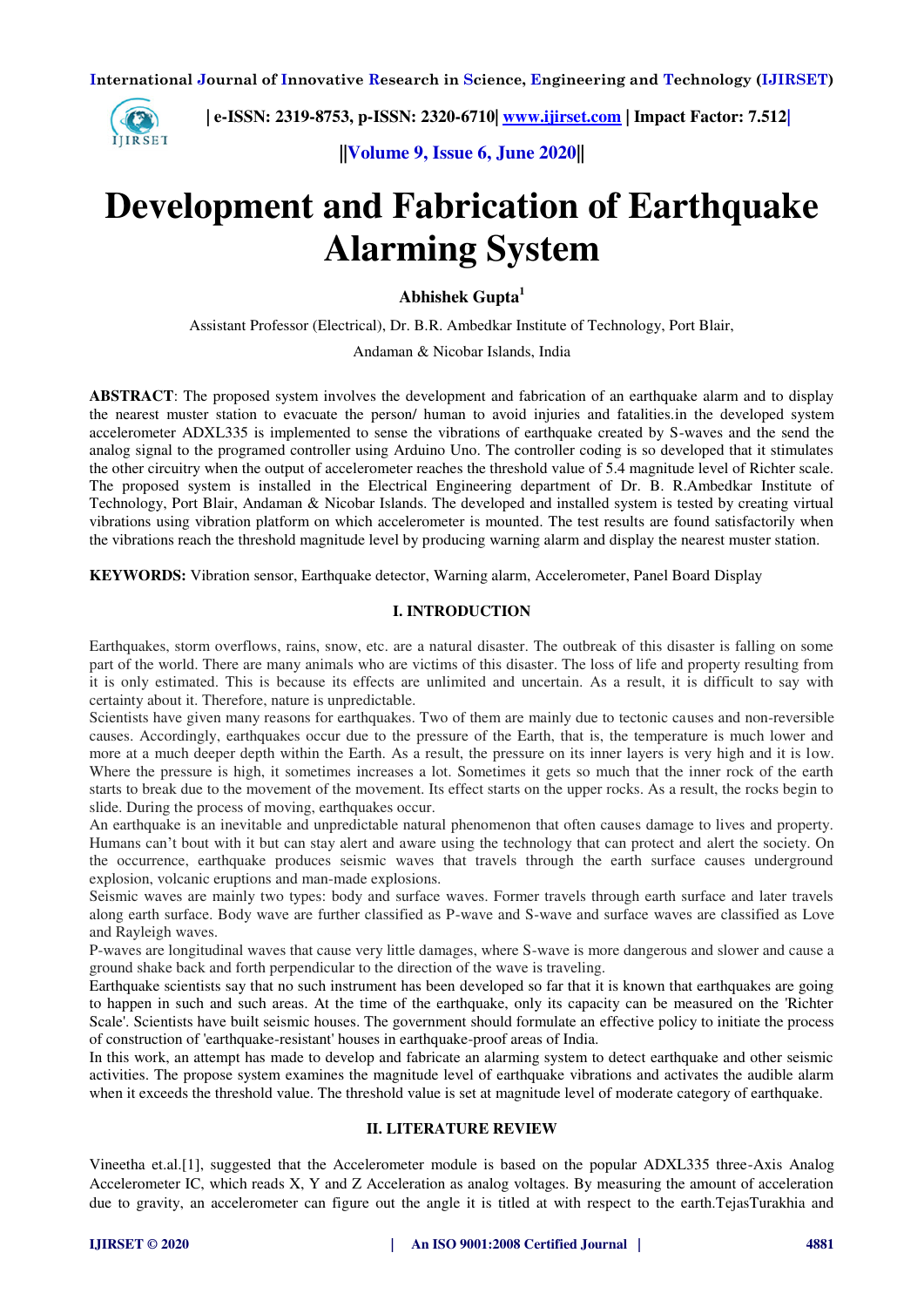

# **| e-ISSN: 2319-8753, p-ISSN: 2320-6710| [www.ijirset.com](http://www.ijirset.com/) | Impact Factor: 7.512|**

# **||Volume 9, Issue 6, June 2020||**

Dharmesh C Prajapati et.al.[2], suggested an instrumentation system for the detection of the variation which consist of a sensor which in coupled to an embedded system to enable precise detection of variation in physical parameters. This helps us to interface it with the microcontroller through the related software & send an alarm in the parameters exceed beyond certain threshold.Saddam et.al.[3], proposed a system which detects the vibration in earth and sounds an alarm. In this he uses accelerometer ADXL335 to detect the pre- earthquake vibration. The accelerometer is highly sensitive to vibration along with all the 3 axes.Veenu Grover&Amansharma et.al.[4], design a model to predict earthquake. In this accelerometer ADXL335 has been used in combination with Arduino Uno (Atmega 328) the ADXL335 sense the vibration from all the directions X, Y & Z. The ADX1335 is a low power, complete 3 Axis accelerometer with signal conditioned voltage o/p  $\&$  can measure static  $\&$  dynamic acceleration. Programming for the controller is carried out using the software Arduino.Pushan Kumar Dutta et.al.[5], proposed a study involves design & development for the earthquake alarm detection circuit based on electronic devices only which will helpful for the determination of high frequency variations which will trigger on impulse when S wave is detected by the earthquake sensor.

#### **III. BLOCK DIAGRAM OF A PROPOSED SYSTEM**



Figure.2: Functional Block Diagram of a Power Supply

## **Block Diagram Description:**

#### **Accelerometer ADXL335:**

An accelerometer is an electronic sensor device that measures force, shock, vibration and acceleration. In this work, accelerometer ADXL335 has been used and is highly sensitive to knocks and vibrations. ADXL335 transducer converts an analogue voltage signal to equivalent imposed acceleration. It has three outputs  $X$ ,  $Y$  and  $Z$  axis. The outputs of an accelerometer send a signal to the Arduino Uno ADC pins.

#### **Arduino Uno:**

The Arduino UNO is a microcontroller board based on the AT mega328 operates on external powersupply or via USB connection. The external power can be provided through an AC-DC adapter or through a battery.The board can operate on an external supply of 6-20 Volts. If the supply is less than 5Volts, the board may be unstableIf using more than 12Volts the voltage regulator may over heat and damage the board. Therefore, the recommended range is 7-12 volts. It has 14 input/ output digital pins, out of which 6 provide PWM output. It also comprises of 6analog pins (i.e. from A0- A5), 6 power pins, a 16 MHz ceramic resonator, a USB connection, a power jack, an ICSP (In-Circuit Serial Programming), TX/RX LEDs, "TEST" LED 13 and reset button.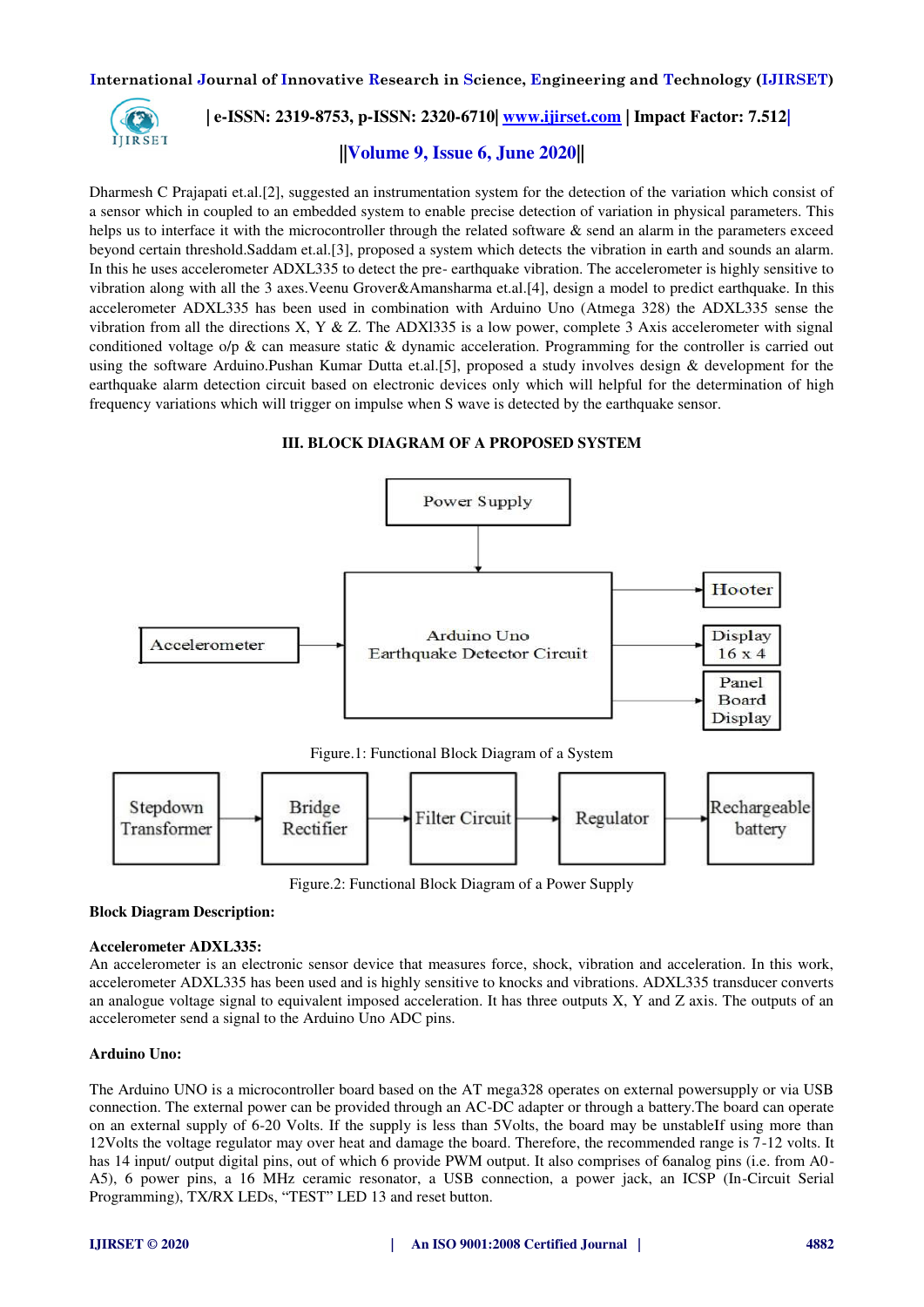

 **| e-ISSN: 2319-8753, p-ISSN: 2320-6710| [www.ijirset.com](http://www.ijirset.com/) | Impact Factor: 7.512|**

**||Volume 9, Issue 6, June 2020||** 

## **Hooter:**

Earthquake alarming system produces a sound to warn the human on ground shaking during the earthquake. For this, a hooter is chosen which operates on 12V, 1200mA supply with power rating of 20Watts & 123db sound.

## **LCD Display:**

In this work, LCD display is used to display the threshold adjustment and making the system user friendly. A 16 x 2 LCD is connected in 4-wire mode with Arduino pins contrast control and backlight enabled.

## **Panel Board Display (PBD):**

PBD is an indication which activates and indicates the humans during evacuation of building to reach the safest nearest muster station. The PBD is prepared using red lights used for decoration which are cheaply and easily available. Theprepared PBD is installed in the premises of Electrical Engineering department and the nearest muster station is PDMEground. This is an indication for the faculty of the department to evacuate and gather at PDME ground which is an open area.



Figure.3: Installed Panel Board Display

#### **Vibration Platform:**

During earthquake, seismic waves travel along the Earth's surface. The propagatio[n velocity](https://en.wikipedia.org/wiki/Signal_velocity) of seismic waves depends on [density](https://en.wikipedia.org/wiki/Density) and [elasticity o](https://en.wikipedia.org/wiki/Elasticity_(physics))f the medium as well as the type of wave. The vibration platform is made up of wooden board. It consists of two wooden board, one is the base which is hooked along the wall and on the upper board accelerometer is mounted.

During earthquake, the top most floor of a building is more sensitive to the vibration as in compare to the ground floor, so vibration platform is hooked at height of 2.5 meter from the floor.



Figure.4: Pictorial view of Vibration Platform

## **IV. SYSTEM OPERATION**

The developed and fabricated earthquake detection system operates on 9 Volts DC power supply or through a battery. A rechargeable battery with charging circuit is incorporated as during major earthquake condition, the Service connection power gets disconnected. At that condition the system will operate through battery.The circuit diagram for proposed system is shown in the figure.5.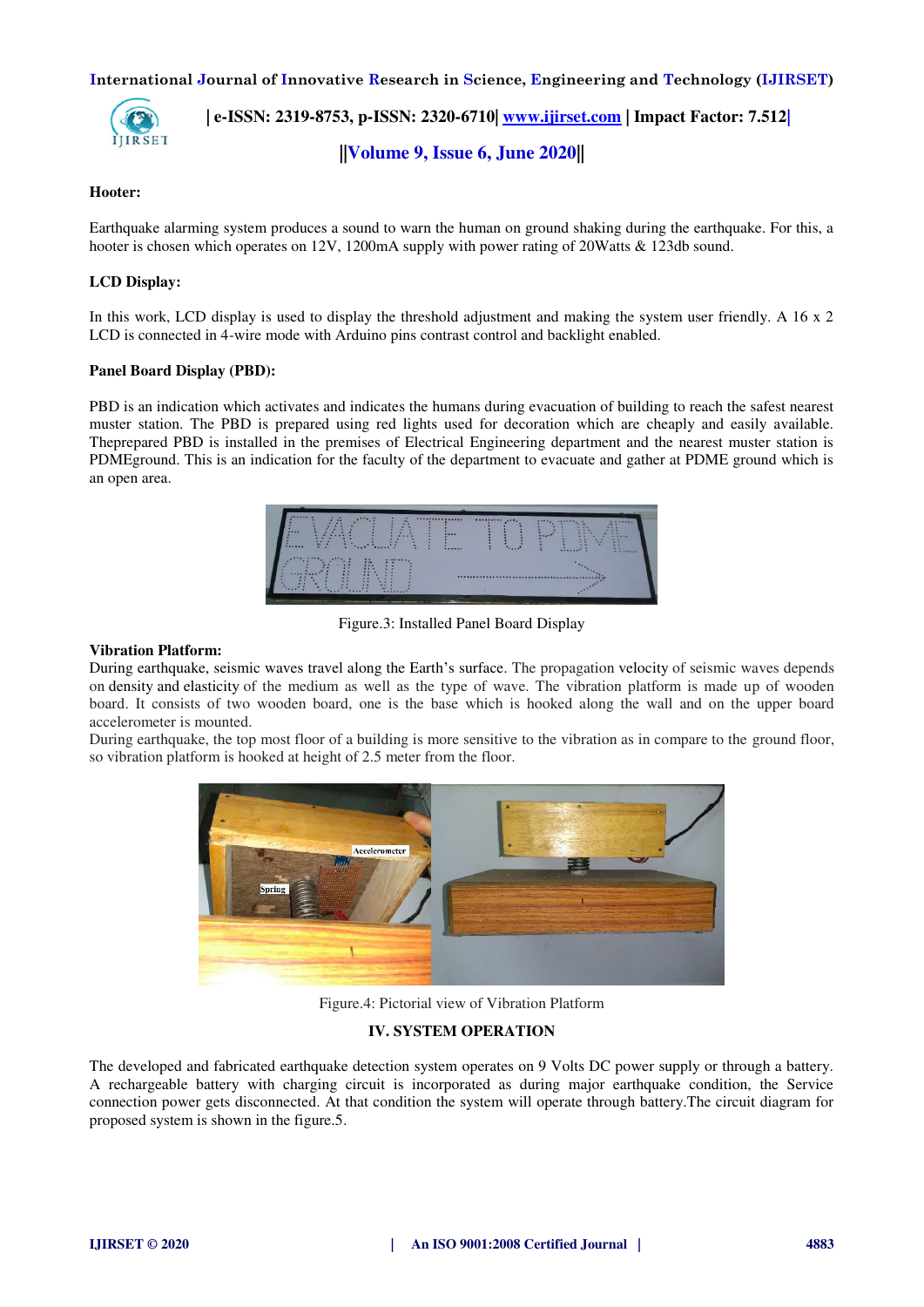

 **| e-ISSN: 2319-8753, p-ISSN: 2320-6710| [www.ijirset.com](http://www.ijirset.com/) | Impact Factor: 7.512|**

**||Volume 9, Issue 6, June 2020||** 



Figure.5: Circuit diagram for Earthquake detector

**Working:** The developed system uses Arduino Uno board connected with Accelerometer ADXL335 module. The output pins of accelerometer X, Y & Z axis are connected with the pins of Arduino Uno analogue pin A0, A1 & A2 respectively. ADXL335, pin-1 is connected to 5V and pin-5 is grounded.

When the earthquake vibrations are such that it crosses the threshold, value assigned in the programming of Arduino Uno, a high signal from the Arduino sends to the two relays to operate. One relay is utilized to operate the alarm circuit which produces alarming sound to evacuate the persons and other relay is used to operate the PBD, indicates to move towards nearest muster station.



## **V. SOFTWARE AND HARDWARE IMPLEMENTATION**



Figure.6: Proposed model during deactivated-condition Figure.7: Proposed model during activated-condition.

The program codes are developed as to activate the system when the earthquake vibrations are crossing the threshold value of '5.4' magnitude level of a Richter scale provided in the Table below.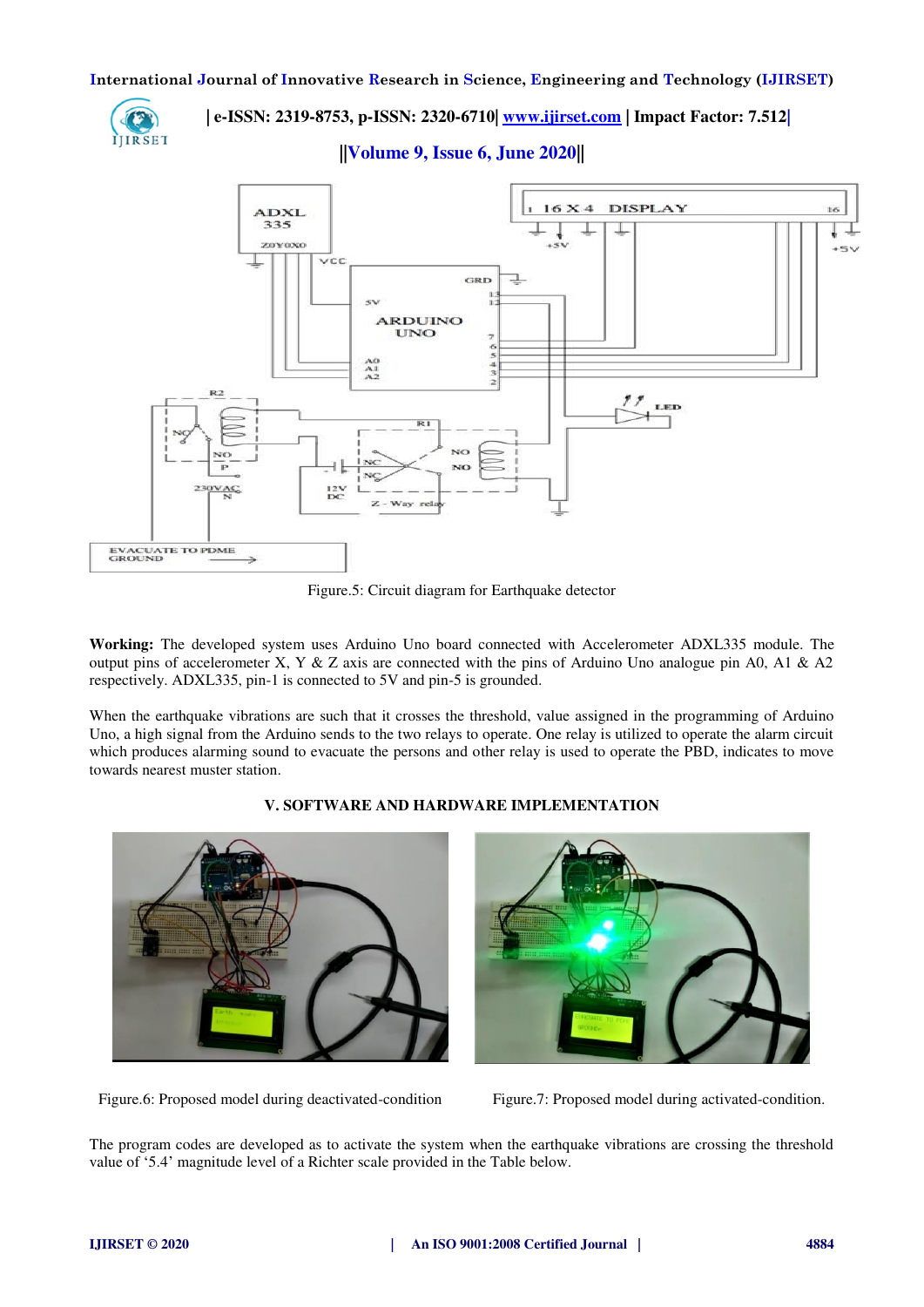

 **| e-ISSN: 2319-8753, p-ISSN: 2320-6710| [www.ijirset.com](http://www.ijirset.com/) | Impact Factor: 7.512|**

# **||Volume 9, Issue 6, June 2020||**

| S. No. | Magnitude Level       | <b>Earthquake Effect</b>                                   |  |
|--------|-----------------------|------------------------------------------------------------|--|
|        | 2.5 or less           | Usually not felt, but can be recorded by seismograph.      |  |
|        | $2.5 \text{ to } 5.4$ | Often felt, but only causes minor damage.                  |  |
|        | 5.4 to 6.0            | Slight damage to buildings and other structures.           |  |
|        | $6.0 \text{ to } 6.9$ | May cause a lot of damage in very populated areas.         |  |
|        | 6.9 to 7.9            | Major earthquake. Serious damage.                          |  |
|        | 8.0 or greater        | Great earthquake. Can totally destroy communities near the |  |
|        |                       | epicenter.                                                 |  |

Table-1: Magnitude level of earthquake & its effects.

Primarily, the hardware components are mounted on the bread board and tested by providing the vibration to accelerometer as shown in the fig: 6 & 7.

After the completion of first stage, the components are mounted and fabricatedon the PCB board and the complete system is developed.

## **Test & Results:**

The testing of the proposed system was carried out using a develop shock simulator platform on which accelerometer ADXL335 module is fabricated.

The proposed earthquake detector system showed an excellent performance and provides satisfactory results on the creation of vibration for the period of testing. The cost of the proposed system is Rs.4900/- including the two PBD installed in the vicinity.

The test was carried out several times and the results were the almost same for all the cases. The accelerometer sensor is so calibrated and adjusted that it senses the vibrations quickly.

Activation of the system is provided for 10 min after the vibrations are detected and reactivated after 2 mins to alarm and indicate to avoid any accidents during the hazardous condition of the earthquake.

The results are summarized below, are as follows:

| S.No. | <b>Test Condition</b>                          | LED | Hooter | <b>PBD</b> |
|-------|------------------------------------------------|-----|--------|------------|
|       | No vibration                                   | Off | Off    | Off        |
|       | Low level vibration i.e.> 5.4 mag. Off         |     | Off    | Off        |
|       | level                                          |     |        |            |
|       | High level vibration i.e. $\leq 5.4$ mag. Glow |     | Sound  | Display    |
|       | Level                                          |     |        |            |

Table-2: Test results

#### **VI. CONCLUSION**

An economical earthquake detector system was developed, fabricated, and installed in the premises of the Electrical Engineering department of Dr. B.R. Ambedkar Institute of Technology, Port Blair, A & N Islands to provide the security requirement, which is presented in this paper. The test results are obtained by creating a vibration on the simulator platform. The test results are very the effective and efficient operation of the prototype by detecting low and high vibrations and alert the user by providing an audible alarm and visible indication signals. The cost of the proposed system is economical with reliable real-time operation.

## VII. **FUTURE SCOPE**

In Future by using GSM module with this system, we can alert the people by sending message to the registered user's number during earthquake.At present, the installed hooter is not sufficient to cover the entire campus, so further more hooters and separate speakers for A/C rooms can be installed, using adequate circuitry connect with the installed earthquake detector circuit.